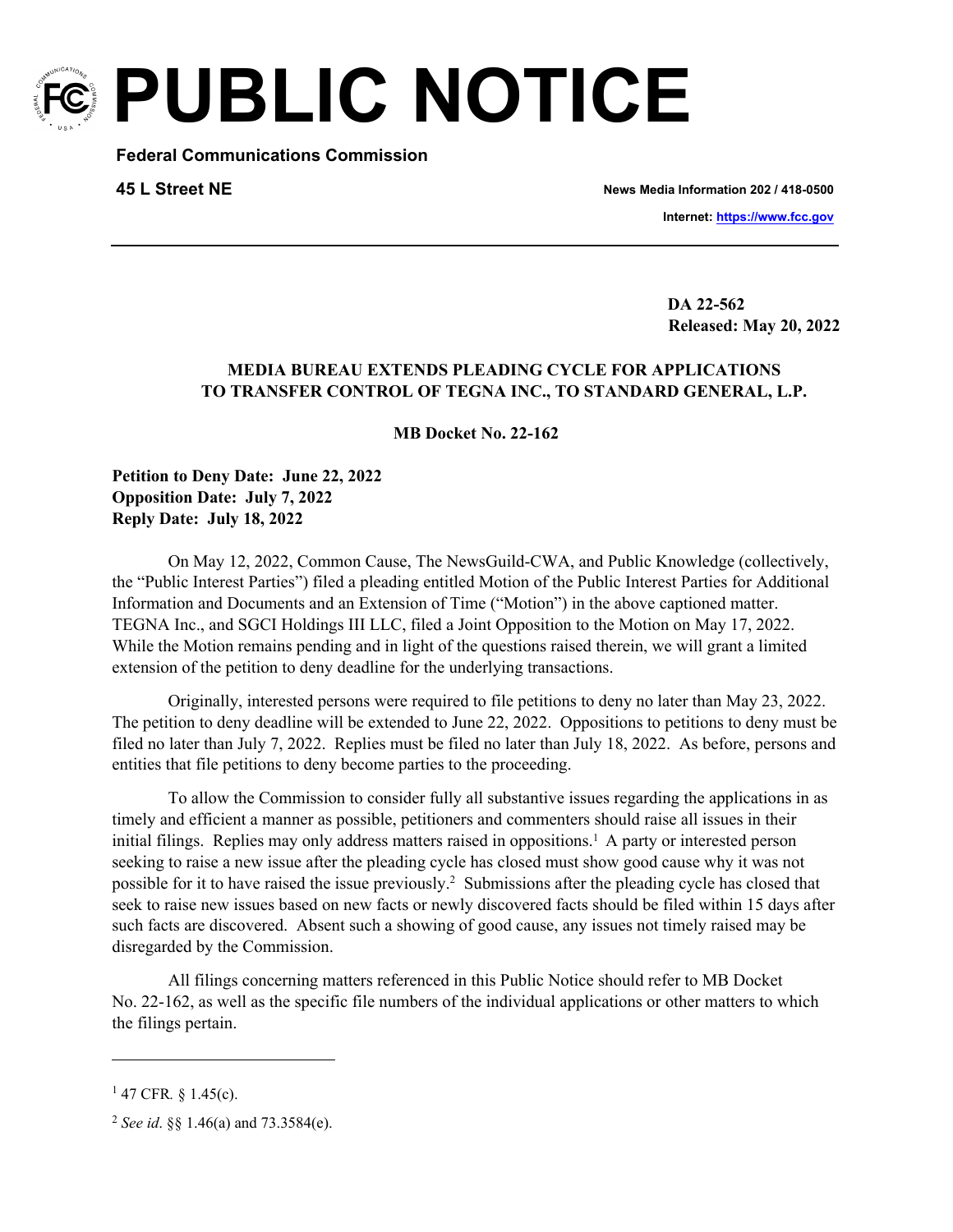Submissions in this matter may be filed electronically (*i.e.*, through ECFS) or by filing paper copies.

 Electronic Filers: Documents may be filed electronically using the Internet by accessing the ECFS: <http://fjallfoss.fcc.gov/ecfs2/>.

Filings in response to this Public Notice may be sent by commercial overnight courier, or by firstclass or overnight U.S. Postal Service mail. All filings must be addressed to the Commission's Secretary, Office of the Secretary, Federal Communications Commission.

 Commercial overnight mail (other than U.S. Postal Service Express Mail and Priority Mail) must be sent to 9050 Junction Drive, Annapolis Junction, MD 20701.

 U.S. Postal Service first-class, Express, and Priority mail must be addressed to 45 L Street, NE, Washington, DC 20554.

 Effective March 19, 2020, and until further notice, the Commission no longer accepts any hand delivered or messenger delivered filings. This is a temporary measure taken to help protect the health and safety of individuals, and to mitigate the transmission of COVID-19.<sup>3</sup>

## **In addition, one copy of each submission must be sent to the following:**

- David Brown, Video Division, Media Bureau, e-mail [David.Brown@fcc.gov](mailto:David.Brown@fcc.gov)
- **•** Jeremy Miller, Video Division, Media Bureau, e-mail [Jeremy.Miller@fcc.gov](mailto:Jeremy.Miller@fcc.gov)
- Chris Robbins, Video Division, Media Bureau, e-mail [Chris.Robbins@fcc.gov](mailto:Chris.Robbins@fcc.gov)
- Jim Bird, Transaction Team, Office of General Counsel, e-mail  $\overline{\text{Jim}}$ . Bird@fcc.gov

Any submission that is e-mailed to David Brown, Jeremy Miller, Chris Robbins, and Jim Bird should include in the subject line of the e-mail: (1) MB Docket No. 22-162; (2) the name of the submitting party; (3) a brief description or title identifying the type of document being submitted (*e.g*., MB Docket No. 22- 162, TEGNA/Standard Media, *Ex Parte* Notice).

*People with Disabilities*. To request materials in accessible formats for people with disabilities (braille, large print, electronic files, audio format), send an e-mail to fcc504@fcc.gov or call the Consumer & Governmental Affairs Bureau at (202) 418-0530 (voice), (202) 418-0432 (TTY).

The applications are also available electronically through ECFS, which will provide hyperlinks to the applications in CDBS. ECFS may be accessed on the Commission's Internet website at [http://www.fcc.gov.](http://www.fcc.gov)

<sup>&</sup>lt;sup>3</sup> *FCC Announces Closure of FCC Headquarters Open Window and Change in Hand-Delivery Policy*, Public Notice, 35 FCC Rcd 2788 (OMD 2020). https://www.fcc.gov/fcc-closes-headquarters-open-window-and-changeshand-delivery-policy